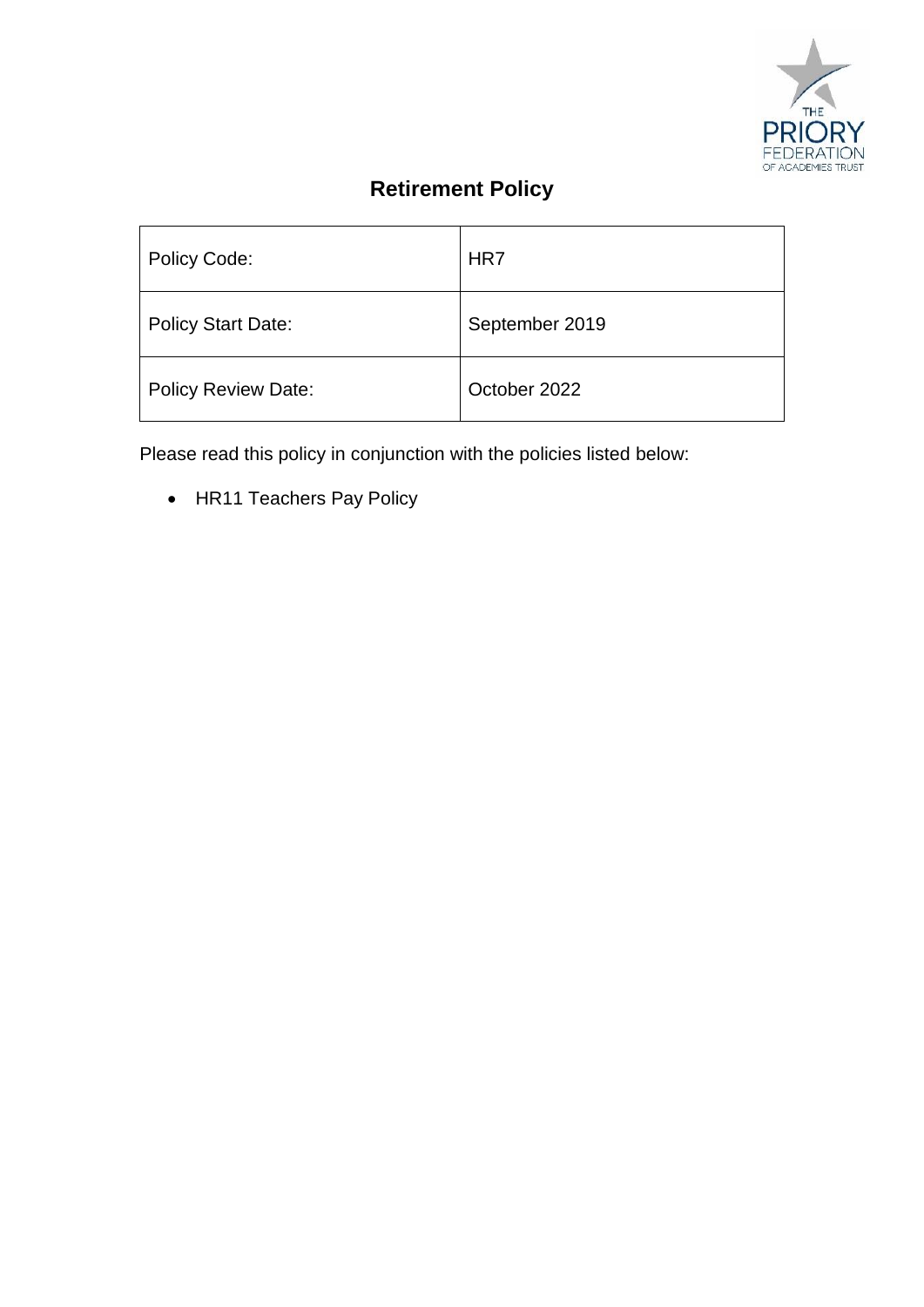

#### **1 Policy Statement**

- 1.1 The Priory Federation of Academies Trust's policy is that employees may continue working until they give notice that they wish to retire. The Trust has no contractual retirement age. The Trust acknowledges that retirement should be a matter of choice for individuals and will not pressurise employees into resigning because they have reached or are approaching a certain age.
- 1.2 The Trust is proud to employ people of all ages, it considers that age diversity is beneficial to the Trust and is committed to not discriminating against employees because of age and adhere to the principles set out in our Equal Opportunities Policy.
- 1.3 References to the Trust or Academy within this policy specifically include all primary and secondary academies within the Trust, as well as Robert De Cheney Boarding House, the Early Years setting at the Priory Witham Academy, Priory Training, Priory Apprenticeships, Lincolnshire Teaching School Alliance and Lincolnshire Teaching School Alliance SCITT.
- 1.4 This policy does not form part of any employee's contract of employment and it may be amended at any time.

## **2 Roles, Responsibilities and Implementation**

- 2.1 The Pay, Performance and HR Committee has overall responsibility for the effective operation of this policy and for ensuring compliance with the relevant statutory framework. This committee delegates day-to-day responsibility for operating the policy and ensuring its maintenance and review to the Director of HR.
- 2.2 Leaders and Managers have a specific responsibility to ensure the fair application of this policy and all employee are responsible for supporting colleagues and ensuring its success.

#### **3 Aims**

3.1 To ensure a fair and equitable approach to the retirement of the Trusts employees and to provide a uniform and equitable approach to the management of retirement.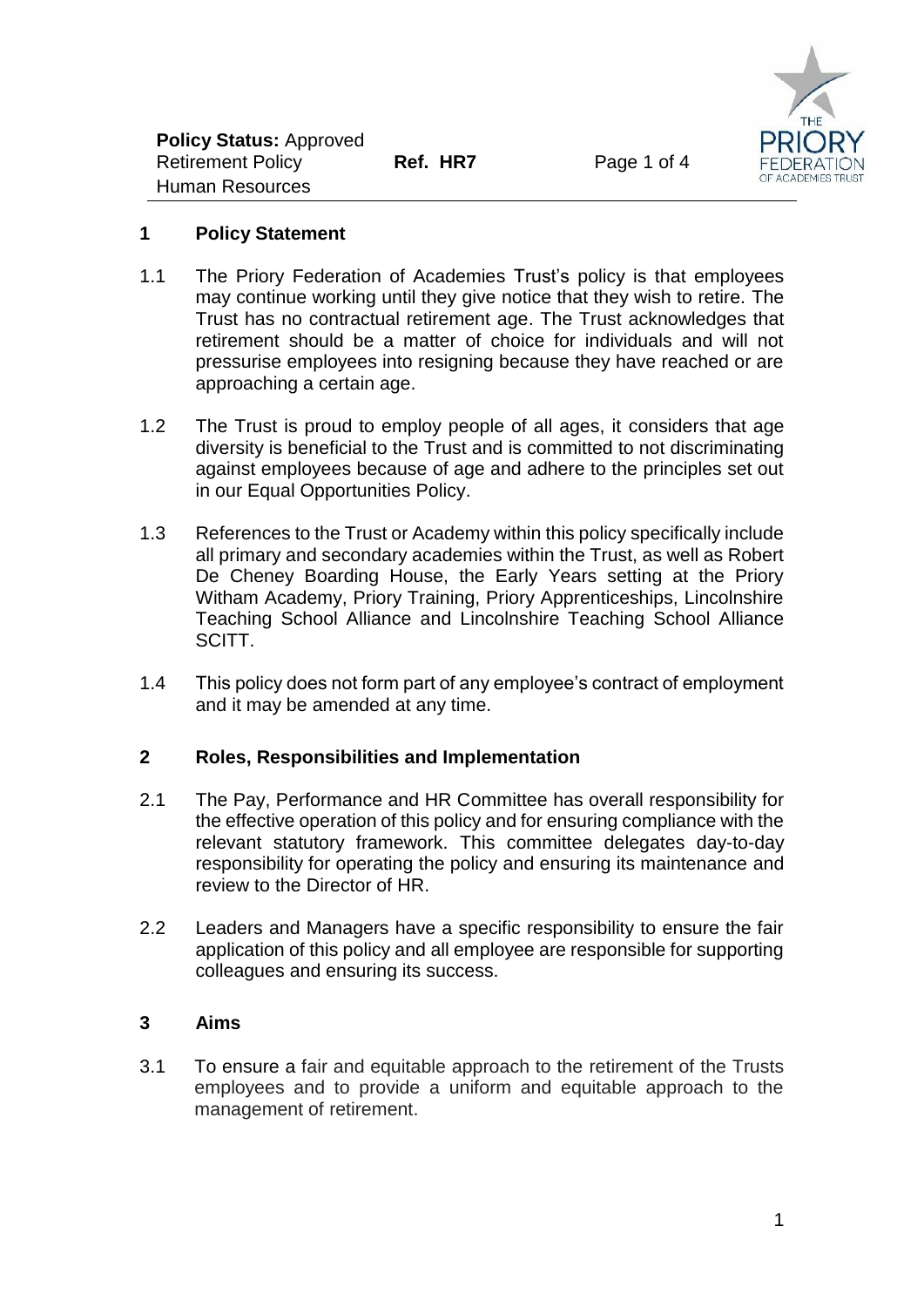

#### **4 General Principles**

- 4.1 Employees who wish to retire from their employment are required to resign and give notice of their intended date of retirement to the Academy Head in writing. The length of notice must not be less than their contractual notice period.
- 4.2 Employees are encouraged to give an early indication of their planned retirement date as this will assist the Trust in ensuring appropriate succession plans are in. There is no obligation for the Trust or the employee to hold workplace discussions about their future plans, but it may be mutually beneficial to do so on an informal basis.
- 4.3 Employment or promotion prospects will not be prejudiced because an employee express an interest in retiring or changing work patterns.
- 4.4 If an employee indicates that they are thinking of retiring, they are free to change their mind at any time until they have actually given notice to terminate their employment.
- 4.5 If an employee expresses an interest in moving to a more flexible working pattern or changing role, the Trust will confirm that this is what they want before any action is taken which could affect their employment, such as a change to their role or responsibilities. Alternatively, the employee may wish to make a request to change your working arrangements under the Trust's Flexible Working Policy.

#### **5. Procedure**

- 5.1 Once an employee has decided that they wish to retire, they should inform their Academy Head and or Head of Service in writing of their intended retirement resignation date, in accordance with their contractual notice period.
- 5.2 The Trust will write to the employee acknowledging receipt of the employee's notice of retirement resignation letter.
- 5.3 The Headteacher or Head of Service will inform the Head of HR, and if applicable, will meet with the employee to discuss arrangements for leaving, including the intended leaving date, succession and handover plans, pension details and flexible retirement.
- 5.4 Once a leaving date has been agreed, the Trust will write to the employee confirming their last day of employment, and the normal arrangements for leaving the Trust will apply.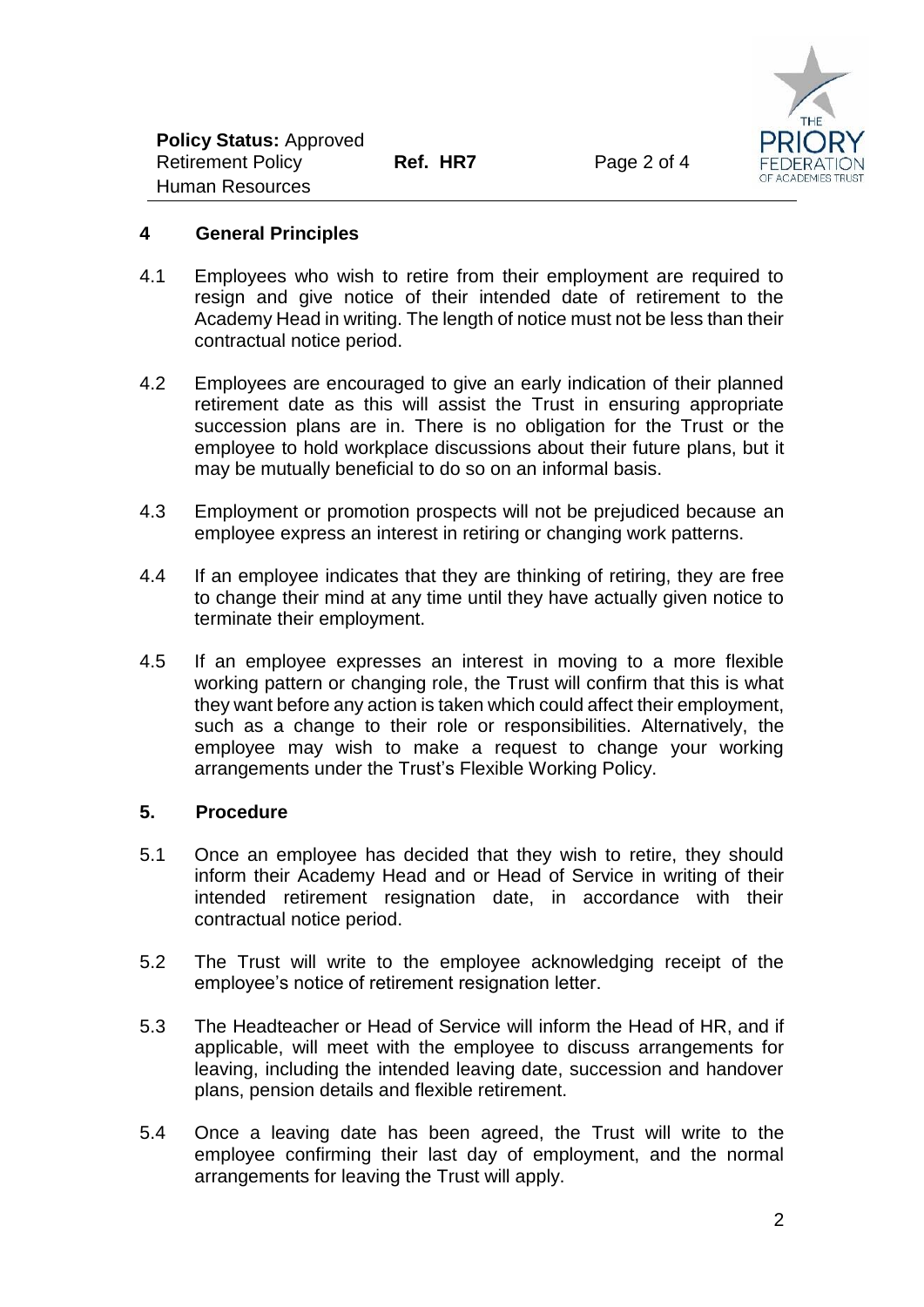

5.5 A resignation form needs to be completed by the Headteacher's PA; the original is sent to the Payroll Department and a copy is put on the employee's personnel file.

## **6. Policy Change**

This policy may only be amended or withdrawn by The Priory Federation of Academies Trust.